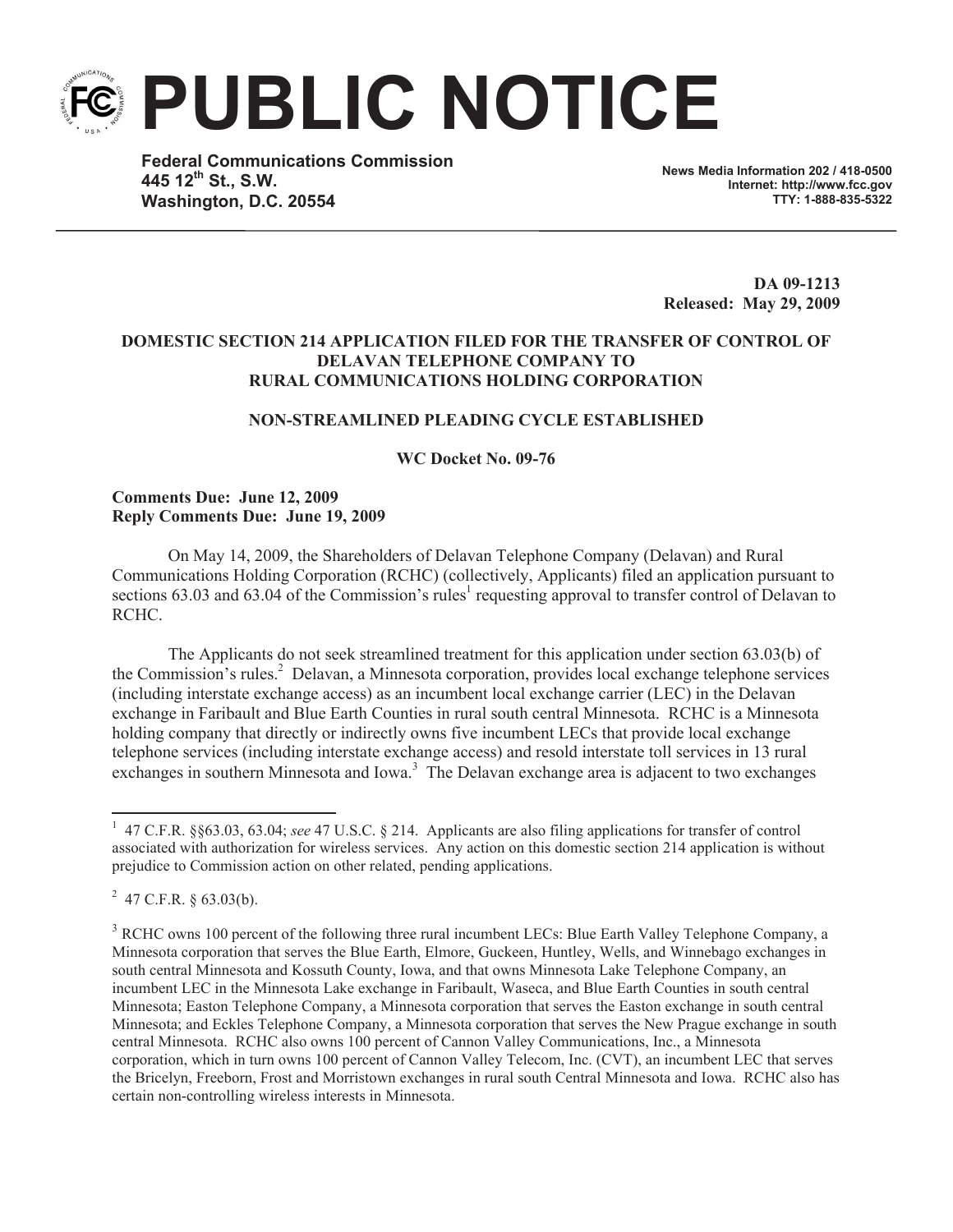owned by RCHC's subsidiaries, Easton Telephone Company's Easton exchange and Blue Earth Valley Telephone Company's Winnebago exchange. Applicants state that Delavan and RCHC's incumbent LEC subsidiaries have, in combination, approximately 12,646 access lines, far fewer than two percent of the nation's subscriber lines installed in the aggregate nationwide, but, because of the adjacent service areas the Applicants have identified, this application is not entitled to presumptive streamlined treatment.

The following U.S. citizens and U.S.-based entities own at least 10 percent of the equity of Delavan: Edward R. Parish (34.31 percent); Patricia A. Parish (33.33 percent); and Anne M. Parrish Irrevocable Trust (32.36 percent).

Blue Earth Valley Communications, Inc., a Minnesota corporation, owns 100 percent of the equity of RCHC. The following U.S. citizens and U.S.-based entities own at least 10 percent of the equity of BEVCOMM: Neil and Sue Eckles (22.41 percent); Gail Eckles (24.66 percent); William V. Eckles (19.84 percent); Eckles Dynasty Trust #1 (16.55 percent); and Eckles Dynasty Trust #2 (16.55 percent).<sup>4</sup> Applicants state that no other individual or entity will directly or indirectly own at least 10 percent of the equity of Delavan or RCHC after the proposed transaction.<sup>5</sup>

The proposed transaction will be accomplished by the sale of 100 percent of Delavan's common stock (its only class of stock) from its three existing Parish family stockholders to RCHC. When the transaction is completed, all of the issued and outstanding common stock of Delavan will be owned by RCHC, and Delavan will be a wholly-owned subsidiary of RCHC.

Applicants state that the proposed transaction is in the public interest because Delavan and RCHC's incumbent LEC subsidiaries are established rural telecommunications service providers that have proven records of providing high quality service at affordable rates, and that this transaction will ensure that the residents of Delavan continue to receive these benefits.

## **GENERAL INFORMATION**

The transfer of control identified herein has been found, upon initial review, to be acceptable for filing as a non-streamlined application. The Commission reserves the right to return any transfer of control application if, upon further examination, it is determined to be defective and not in conformance with the Commission's rules and policies. Pursuant to section 63.03(a) of the Commission's rules, 47 CFR § 63.03(a), interested parties may file comments **on or before June 12, 2009** and reply comments **on or before June 19, 2009**. Comments may be filed using: (1) the Commission's Electronic Comment Filing System (ECFS), (2) the Federal Government's e-Rulemaking Portal, or (3) by filing paper copies. *See Electronic Filing of Documents in Rulemaking Proceedings*, 63 FR 24121 (1998).

- Electronic Filers: Comments may be filed electronically using the Internet by accessing the ECFS: http://www.fcc.gov/cgb/ecfs/ or the Federal e-Rulemaking Portal: http://www.regulations.gov. Filers should follow the instructions provided on the website for submitting comments.
- For ECFS filers, if multiple docket or rulemaking numbers appear in the caption of this proceeding, filers must transmit one electronic copy of the comments for each docket or

 $4$  The trustee of the Eckles Dynasty Trust #1 and Eckles Dynasty Trust #2 is William V. Eckles, and the beneficiaries are William V. Eckles and his issue. The trustee and beneficiaries are all U.S. citizens.

 $<sup>5</sup>$  BEVCOMM also holds a 33.33 percent ownership interest in Hector Communications, a holding company of nine</sup> incumbent LECs that services in 28 rural exchanges in Minnesota, Wisconsin, and North Dakota. BEVCOMM also interests in several entities providing telecommunications transport services in Minnesota, North Dakota, and South Dakota.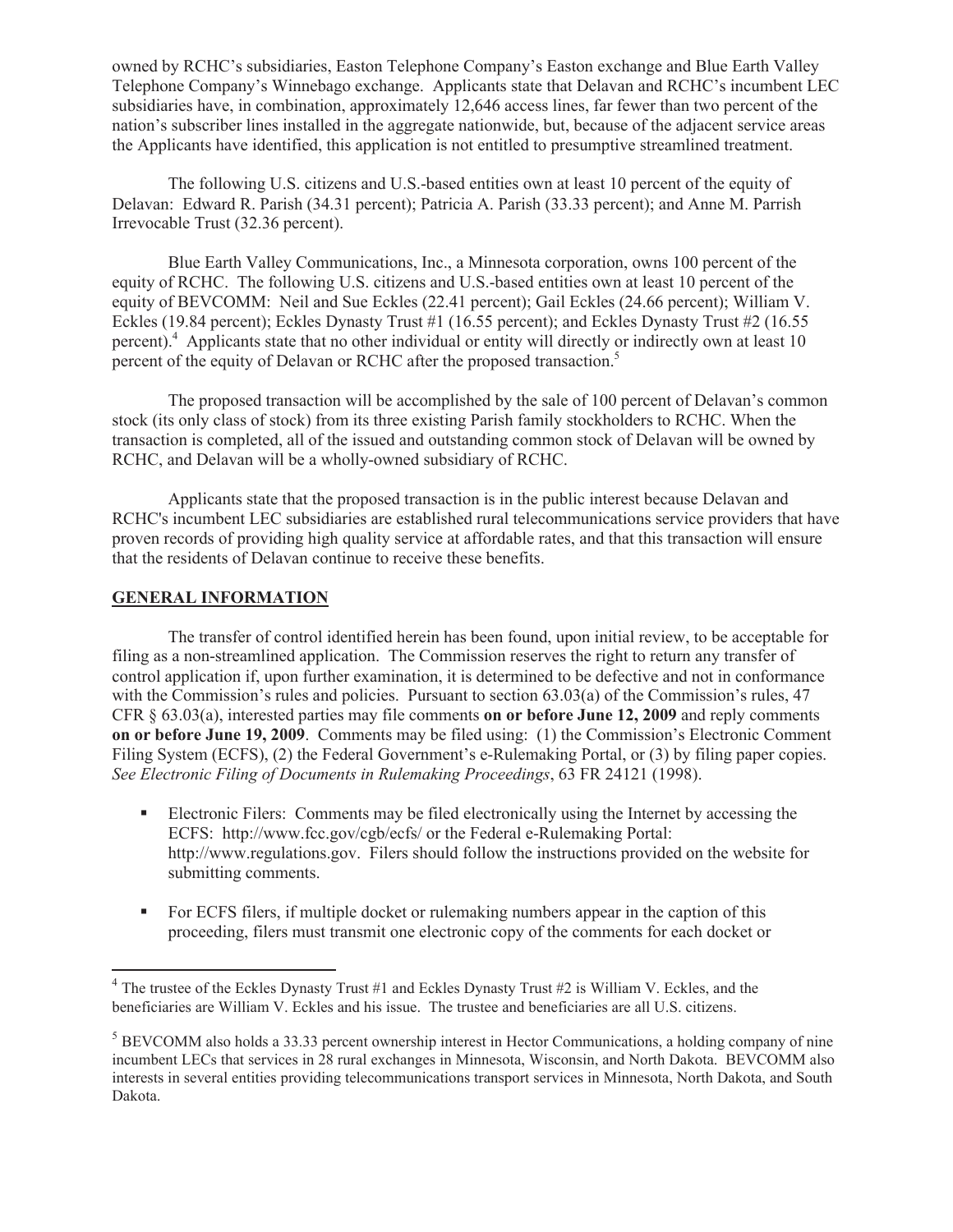rulemaking number referenced in the caption. In completing the transmittal screen, filers should include their full name, U.S. Postal Service mailing address, and the applicable docket or rulemaking number. Parties may also submit an electronic comment by Internet e-mail. To get filing instructions, filers should send an e-mail to ecfs@fcc.gov, and include the following words in the body of the message, "get form." A sample form and directions will be sent in response.

• Paper Filers: Parties who choose to file by paper must file an original and four copies of each filing. If more than one docket or rulemaking number appears in the caption of this proceeding, filers must submit two additional copies for each additional docket or rulemaking number.

Filings can be sent by hand or messenger delivery, by commercial overnight courier, or by firstclass or overnight U.S. Postal Service mail. All filings must be addressed to the Commission's Secretary, Office of the Secretary, Federal Communications Commission.

The Commission's contractor will receive hand-delivered or messenger-delivered paper filings for the Commission's Secretary at 236 Massachusetts Avenue, N.E., Suite 110, Washington, D.C. 20002. The filing hours at this location are 8:00 a.m. to 7:00 p.m. All hand deliveries must be held together with rubber bands or fasteners. Any envelopes must be disposed of before entering the building. Commercial overnight mail (other than U.S. Postal Service Express Mail and Priority Mail) must be sent to 9300 East Hampton Drive, Capitol Heights, MD 20743. U.S. Postal Service first-class, Express, and Priority mail should be addressed to 445 12th Street, S.W., Washington D.C. 20554.

People with Disabilities: To request materials in accessible formats for people with disabilities (braille, large print, electronic files, audio format), send an e-mail to  $fcc504@$ fcc.gov or call the Consumer & Governmental Affairs Bureau at (202) 418-0530 (voice), (202) 418-0432 (tty).

### **In addition, one copy of each pleading must be sent to each of the following**:

- 1) The Commission's duplicating contractor, Best Copy and Printing, Inc., 445 12th Street, S.W., Room CY-B402, Washington, D.C. 20554, www.bcpiweb.com; phone: (202) 488-5300 fax: (202) 488-5563;
- 2) The Commission's duplicating contractor, Best Copy and Printing, Inc., fcc@bcpiweb.com; phone: (202) 488-5300; fax: (202) 488-5563;
- 3) Tracey Wilson-Parker, Competition Policy Division, Wireline Competition Bureau, tracey.wilson-parker@fcc.gov;
- 4) Michelle Sclater, Competition Policy Division, Wireline Competition Bureau, michelle.sclater@fcc.gov;
- 5) Jim Bird, Office of General Counsel, jim.bird@fcc.gov.

Filings and comments are available for public inspection and copying during regular business hours at the FCC Reference Information Center, Portals II, 445 12th Street, S.W., Room CY-A257, Washington, D.C. 20554. They may also be purchased from the Commission's duplicating contractor, Best Copy and Printing, Inc., Portals II, 445 12th Street, S.W., Room CY-B402, Washington, D.C. 20554; telephone: (202) 488-5300; fax: (202) 488-5563; e-mail: fcc@bcpiweb.com; url: www.bcpiweb.com.

People with Disabilities: To request materials in accessible formats for people with disabilities (braille, large print, electronic files, audio format), send an e-mail to fcc504@fcc.gov or call the Consumer & Governmental Affairs Bureau at (202) 418-0530 (voice), (202) 418-0432 (tty).